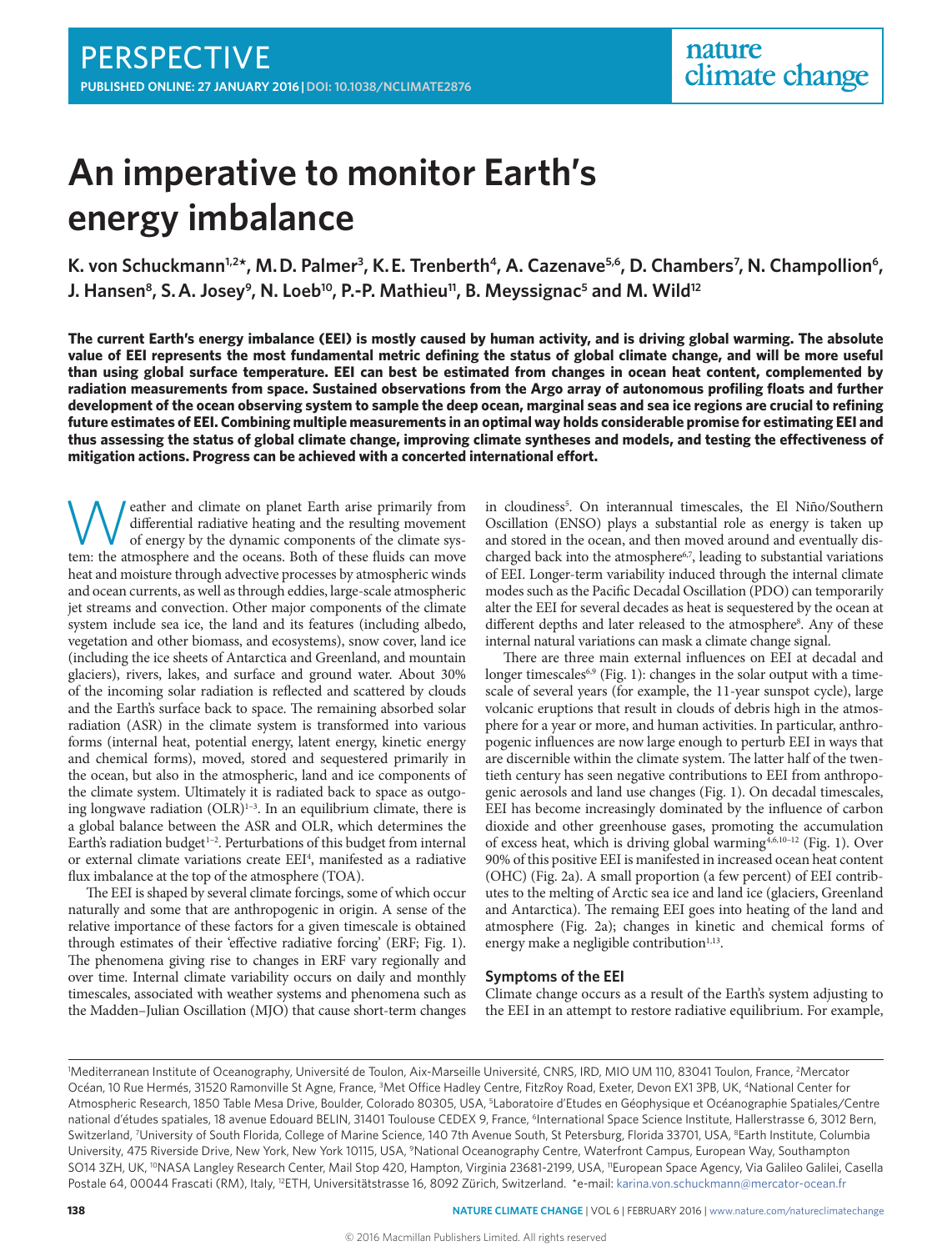with increased heat-trapping greenhouse gases, OLR may initially decrease, resulting in a positive EEI. Then, as tropospheric temperatures rise, OLR increases again according to the Stefan–Boltzmann Law, and the positive EEI is reduced until a new equilibrium is reached. However, in reality, there are many additional complexities.

In the short term, however, EEI will be positive, manifested as 'symptoms' such as global temperature rise, increased OHC, sea level rise, and the acceleration of the hydrological cycle (Fig. 2b). Accordingly, EEI represents a fundamental quantity defining the rate of anthropogenic global warming. Tracking and understanding the EEI and where the energy is sequestered, and where and when it may re-emerge, is essential to improve seasonal-to-decadal climate predictions and projections on century timescales to enable improved planning for and adaptation to climate change.

Many aspects of the climate are determined by the heat capacity of the different components of the climate system<sup>3</sup>. The atmosphere is not able to store much heat; its heat capacity corresponds to that of the top 2.5 m of the ocean (< 1% of the total open ocean depth). Land plays a much smaller role in the storage of heat than the oceans, and as a result the variability of surface air temperatures over land is a factor of two to six times greater than that over the oceans. Major ice sheets, such as those over Antarctica and Greenland, respond slowly because the penetration of heat occurs primarily through conduction and so the change in effective heat capacity from year to year is small. Although sea ice is important to the radiation budget and air–sea heat exchanges locally, the global impact is small<sup>3</sup>.

The vast majority of the accumulation of excess energy with EEI is manifested in increased OHC $^{11,14}$ . The largest fraction of multidecadal warming has occurred in the upper 700 m of the global ocean, but as much as 25% of OHC increase since 1971 is attributable to depths below 700  $m^{14-16}$ , as supported by ocean reanalysis<sup>17</sup>. Moreover, present-day global mean sea level (GMSL) rise is caused by a combination of ocean-warming-related thermal expansion and ocean mass addition from land ice melt and ground water depletion (Fig. 2b). Thermal expansion and changes in ocean mass contributed about 30–50% and 50–70% of observed GMSL rise over the past century, respectively<sup>18</sup>.

There is a clear relationship between EEI and global mean surface temperature (GMST) on multidecadal timescales, and this is a cornerstone of the attribution of observed climate change to anthropogenic origins<sup>19</sup>. However, the uptake of heat by the ocean acts as a buffer to climate change<sup>20</sup>, slowing the rate of surface warming. Thus, the ocean's ability to store and vertically redistribute large quantities of heat over a decade or so means that trends in GMST are an unreliable indicator of global warming on these timescales (Fig. 3) — as found by both observation- and model-based studies<sup>8,11,17,21-27</sup>. Conversely, analysis of climate models shows that trends in global OHC place a strong constraint on EEI on interannual and longer timescales (Fig. 3b), with the other components of the energy inventory playing only a minor role<sup>24</sup>.

#### **Progress in monitoring EEI**

To monitor climate change most effectively, we must resolve the timescales and magnitudes associated with the major external forcings presented in Fig. 1. In addition, we must increase our understanding of regional EEI natural variations, which can mask any climate change signal. The standard deviation in monthly EEI anomalies is approximately 0.6 W  $m^{-2}$  (refs 5,28), and annual average EEI can change by 1 W m<sup>-2</sup> or more during an ENSO cycle<sup>6,28,29</sup>. EEI variability associated with solar forcing over the 11-year solar cycle is about 0.1 W  $m^{-2}$  (ref. 6) and the range in annual mean EEI during recent volcanic events was also about 0.1 W m<sup>-2</sup> (ref. 30), but can be 20–30 times greater immediately following strong episodic volcanic eruptions (Fig. 1), such as the Mount Pinatubo and El Chichón eruptions<sup>31</sup>. Underlying this variability is a mean 0.5–1 W m<sup>-2</sup> imbalance associated with climate change<sup>4,6,12,29</sup>, which



**Figure 1 | Effective radiative forcing since 1750.** As well as radiative forcing from greenhouse gas concentrations, EEI is also shaped by a several other climate forcings — some of which occur naturally (such as variations in solar output and volcanic aerosol emissions) and some of which are anthropogenic in origin (such as variations in albedo associated with land use changes and various aerosol emissions). A sense of the relative importance of these factors for a given timescale is obtained through estimates of their effective radiative forcing (ERF), which is defined as the change in net downward TOA radiation after the initial adjustment of atmospheric temperatures, clouds and moisture, but before surface temperatures have responded<sup>9</sup>. Aer-Rad int., aerosol-radiation interaction; Aer-Cld int., aerosol–cloud interaction; BC, black carbon; Strat., stratospheric; Trop., tropospheric; WMGHG, well-mixed greenhouse gases. Adapted with permission from ref. 73, © 2014 IPCC.

is likely to change by only a few tenths of a  $W m^{-2}$  per decade. Hence, monitoring EEI requires observing systems that can reliably detect changes in EEI with an accuracy of  $< 0.1$  W  $m^{-2}$  on multiannualto-decadal timescales and <0.5 W m–2 on subannual-to-interannual timescales. Advances in space-borne and *in situ* observations and climate modelling over the past two decades means that the ability to monitor and simulate this most vital metric of climate change is within our grasp for the first time.

There are four approaches that can potentially be used to estimate the absolute value of EEI and its time evolution: (1) magnitude and variations in the radiative components at TOA; (2) estimates of energy exchanges at the Earth's surface; (3) temporal rates of change of OHC and other climate system components; and (4) simulations of EEI from state-of-the-art climate models. Each method has its own strengths and weaknesses, but, in many ways, they are also complementary.

The first (and perhaps most direct) approach in monitoring variations in EEI is through satellite instruments orbiting Earth that observe the incoming and reflected solar and emitted thermal radiation in broad spectral regions spanning the ultraviolet to the far-infrared parts of the electromagnetic spectrum<sup>28,32</sup>. The EEI is a small residual of the TOA radiative flux components that are two orders of magnitude greater. As a result, it is extremely challenging to achieve the required  $0.1 \text{ W m}^{-2}$  absolute accuracy in EEI from satellite observations. Absolute calibration uncertainty (given as  $1σ$ ) alone is 0.13 W m<sup>-2</sup> for incident solar radiation<sup>33</sup>, 1 W m<sup>-2</sup> for reflected solar radiation and 1.5 Wm–2 for emitted thermal radiation34. In addition, there are other sources of error associated with the conversion of measured radiances to fluxes  $(0.2 \text{ W m}^{-2})^{35}$ , time sampling uncertainties  $(0.2 \text{ Wm}^{-2})^{34,36}$  and uncertainty in assuming a 20 km reference level  $(0.1 \text{ W m}^{-2})^{37}$ .

Nevertheless, satellite observations are the most useful means to track variations in EEI over a range of space- and timescales. This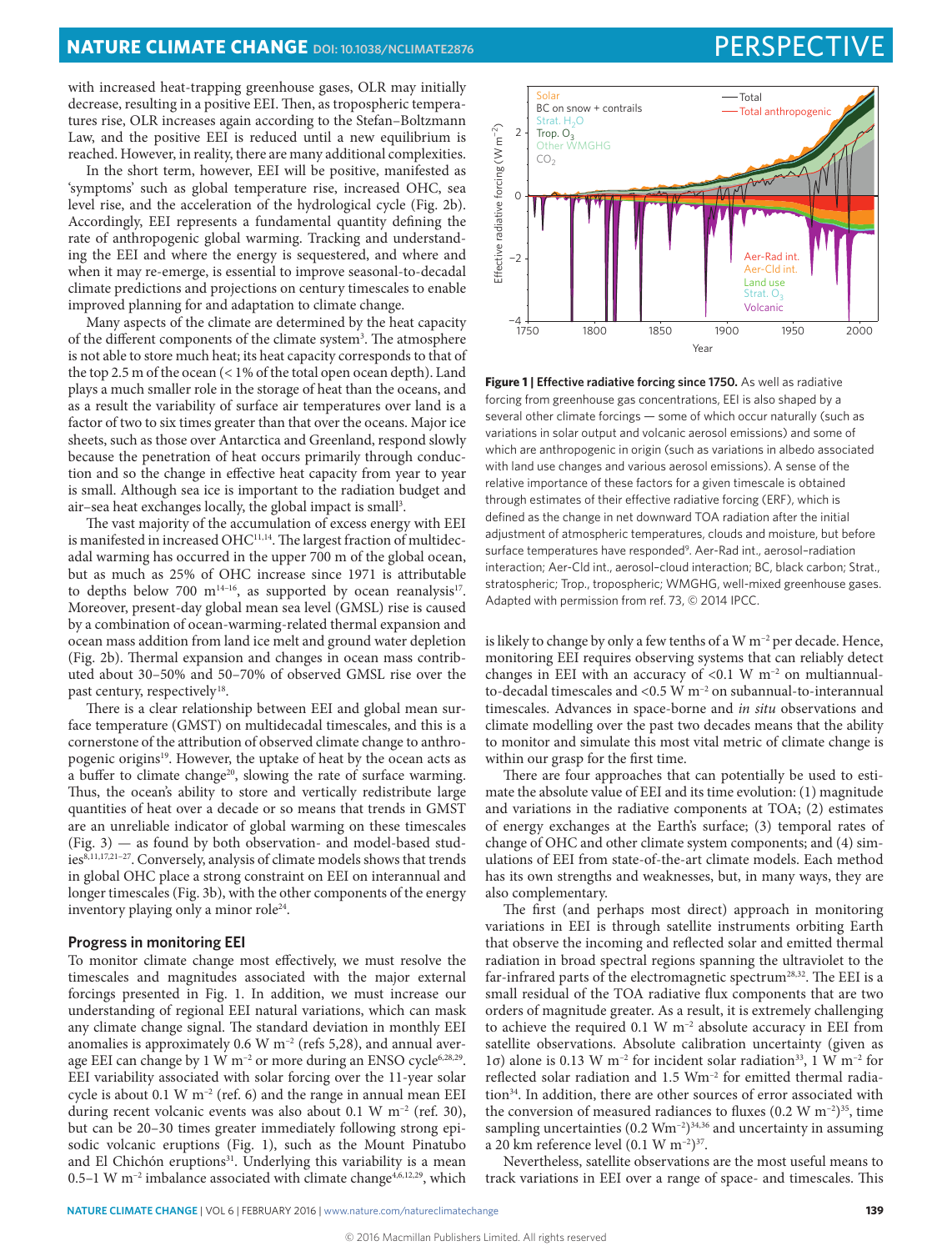

**Figure 2 | Schematic representations of the flow and storage of energy in the Earth's climate system and related consequences. a**, EEI as a result of human activities. The global ocean is the major heat reservoir, with about 90% of EEI stored there. The rest goes into warming the land and atmosphere, as well as melting ice (as indicated). **b**, 'Symptoms' of positive EEI, including rises in Earth's surface temperature, ocean heat content, ocean mass, global mean sea level, atmospheric temperature and moisture, drought, flooding and erosion, increased extreme events, and evaporation − precipitation (E−P), as well as a decrease in land and sea ice, snow cover and glaciers.

is because most uncertainties are systematic, so although the absolute value is uncertain, its variations can be determined to within 0.3 W m–2 per decade34. TOA radiative fluxes derived from a combination of geostationary and sun-synchronous satellite instruments<sup>36</sup> can be tracked from hourly to decadal timescales, and from to within 1° on regional to global spatial scales. Currently, the longest running continuous global TOA record is from the NASA Clouds and the Earth's Radiant Energy System (CERES)<sup>34</sup>, which started providing usable data in March 2000. TOA radiative fluxes exhibit large-amplitude high-frequency fluctuations owing mainly to clouds associated with weather at daily to monthly timescales<sup>5</sup>, and show a strong relationship to ENSO on interannual timescales<sup>6</sup>. The unparalleled spatio-temporal sampling characteristics of satellite measurements provide important information with which to disentangle the 'fingerprints' associated with different radiative forcings (Fig. 1).

As the atmosphere and land surface have little heat capacity and have stored less than  $0.03 \text{ W m}^{-2}$  of heat in the past several decades<sup>4,38</sup>, the EEI can, in principle, be constrained through estimates of air–sea heat fluxes on annual timescales. The uncertainties of the surface budget arise from many sources: inadequate sampling, changing data types, observing instrument biases, incomplete knowledge of exchange processes and poor representation of key variables (for example, cloud amount). Sensible and latent heat flux estimates are obtained using bulk formulae that depend primarily on the product of wind speed with vertical temperature and humidity gradients in the near-surface atmospheric layer<sup>39</sup>. Information on these variables has been provided historically from ship observations with highly heterogeneous sampling determined by shipping routes<sup>40</sup>. In the modern era (post-1980s), reasonably accurate and well-sampled satellite estimates are available for wind speed and sea surface temperature (SST). However, satellite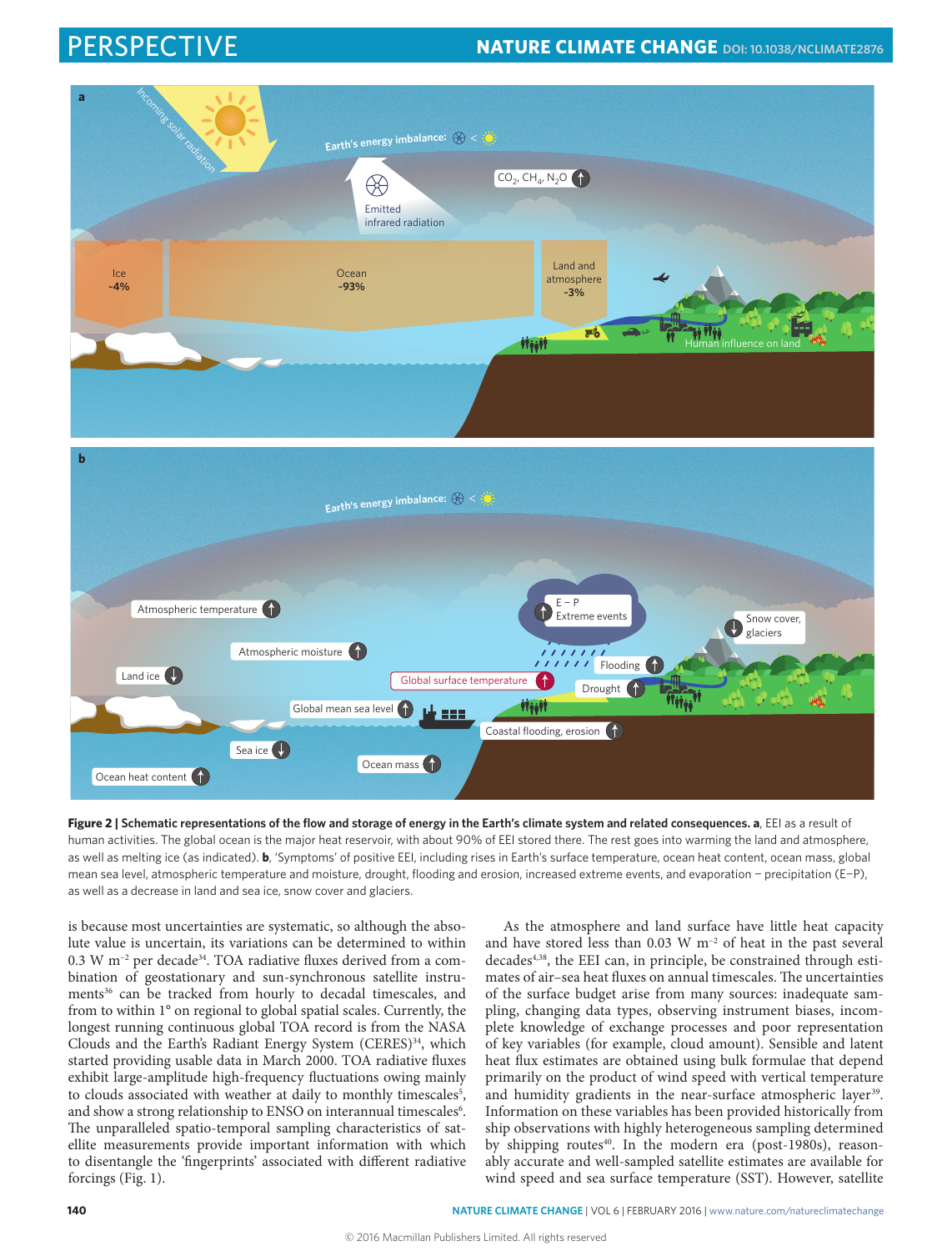

**Figure 3 | Characterization of the relationships between changes in global surface temperature, global OHC and Earth system energy content on decadal timescales. a**, Discrete linear decadal trends in total energy (expressed in W m–2) regressed against contemporaneous decadal trends in globally averaged surface temperature (K per decade). **b**, Discrete linear decadal trends in total energy regressed against contemporaneous decadal trends in full-depth, global OHC (W m<sup>-2</sup>). Data are presented as 2D histograms, with higher relative frequency indicated by lighter colours. Note that the trend in total energy is equivalent to the average net TOA radiation over the same period. Results have been aggregated using 14,000 years of a combined pre-industrial control simulation from 24 CMIP5 models<sup>24</sup>. All energy fluxes are expressed relative to the surface area of the Earth

retrievals of near-surface air temperature and humidity still contain large uncertainties<sup>41</sup>, preventing the accurate estimation of latent and sensible heat fluxes from space.

Atmospheric reanalyses provide a further source of surface heat exchange estimates using a combination of bulk formula and radiative transfer model approaches. However, reanalyses exhibit large global imbalances (order 10 W  $\text{m}^{-2}$ )<sup>42-44</sup>, and often large spurious temporal trends (approaching 10 W  $m^{-2}$  at decadal timescales)<sup>39,45</sup>, rendering them unsuitable for accurately characterizing both the long-term global mean heat exchange and its temporal variability. Ship-based datasets, combinations of atmospheric reanalyses with satellite data and ocean reanalyses exhibit similar problems<sup>42,46</sup>.

Surface radiative flux datasets have been inferred from satellite TOA observations using models or empirical methods to correct for atmospheric attenuation, but it has been difficult to satisfactorily achieve energy budget closure. The level of agreement between satellite surface radiative fluxes and *in situ* observations has improved<sup>47,48</sup> with recent datasets (for example, the CERES Energy Balanced and Filled dataset<sup>28</sup>). Although progress towards more reliable flux datasets is being made, the uncertainties are likely to be much larger than other estimates for the foreseeable future. This limits their usefulness for estimating EEI, although useful complementary information can be gleaned regionally.

An alternate approach is to derive the EEI through estimating the rate of change of energy storage in the climate system<sup>4,6,38,49</sup>. Given the small contributions from changes in ice, land and the atmosphere (Fig. 2a), this approach hinges on estimates of OHC change<sup>11</sup>, which are obtained from the difference of the measured temperature and a climatology along a vertical profile in the ocean. Ideally, this is integrated over the full depth of the ocean, but because of limitations in the observing system, it is typically done to a reduced depth. Before the year 2000, temperature measurements were most often made in the upper 700 m of the water column, and had uneven spatial coverage. Changes in measurement techniques and instrumentation over time resulted in OHC biases<sup>50</sup> and there were large uncertainties<sup>51</sup>. Discrepancies arise from different statistical methods for spatially mapping OHC, differences in data quality control processing and data correction methods<sup>11</sup>. An international effort is under way to address some of these challenges (www.iquod.org).

A dramatic improvement in the ocean observing system has been achieved with the implementation of the global Argo array of autonomous profiling floats with high precision and accuracy anchored by modern conductivity-temperature-depth (CTD) systems (www. argo.ucsd.edu). This allows, for the first time, continuous monitoring of the temperature and salinity of the upper 2,000 m, with international standards of quality control. By about 2005, the Argo array had sufficient space-time sampling to yield an improved measure of OHC change<sup>27</sup> that was accurate to less than 0.3 W  $m^{-2}$  at a decadal timescale<sup>11</sup> (Fig. 4b), and has helped to refine the ocean's contribution to the Earth's energy budget<sup>4</sup>. However, despite the tremendous technical developments of the *in situ* ocean observing system, coverage is not yet truly global. The deep ocean below 2,000 m (nearly half the ocean volume) has very few measurements. The few that are available are from sparse, but very precise, hydrographic sections from research vessels<sup>16,52</sup>. There are also gaps in the geographic coverage, with almost no floats in marginal seas (such as the Indonesian Sea<sup>53</sup>), under ice or polewards of 60° latitude (Fig. 4a).

Indirect OHC estimates can be computed through combining satellite observations of GMSL<sup>54,55</sup> and global mean ocean mass (GMOM)56,57. The residual (GMSL−GMOM) is primarily the thermal expansion component of sea level and is directly related to OHC change<sup>53,58</sup>. For the past decade, accurate observations of GMSL from satellite altimetry and its components (for example, steric sea level from Argo down to 2,000 m depth and GMOM from GRACE space gravimetry) allows, in principle, the contribution of the deep ocean (below 2,000m) to sea level rise to be constrained<sup>53,58,59</sup>. The most recent estimate of global, full-depth OHC change from 2005 to 2013 based on the indirect estimate is  $0.64 \pm 0.44$  W m<sup>-2</sup> (ref. 58). However, up to now, errors in the data are still too large to provide robust estimates of the deep ocean contribution over a decade<sup>53-56,58,60,61</sup>

Climate models provide another means of estimating the time evolution of EEI and can potentially provide greater insights into the underlying mechanisms than is afforded by observations alone6,62,63. However, this depends on realistic implementation of radiative forcings (Fig. 1), and confidence in the representation of aerosols, clouds and their interaction remains a particular challenge64,65. Representation of the radiative forcing agents in climate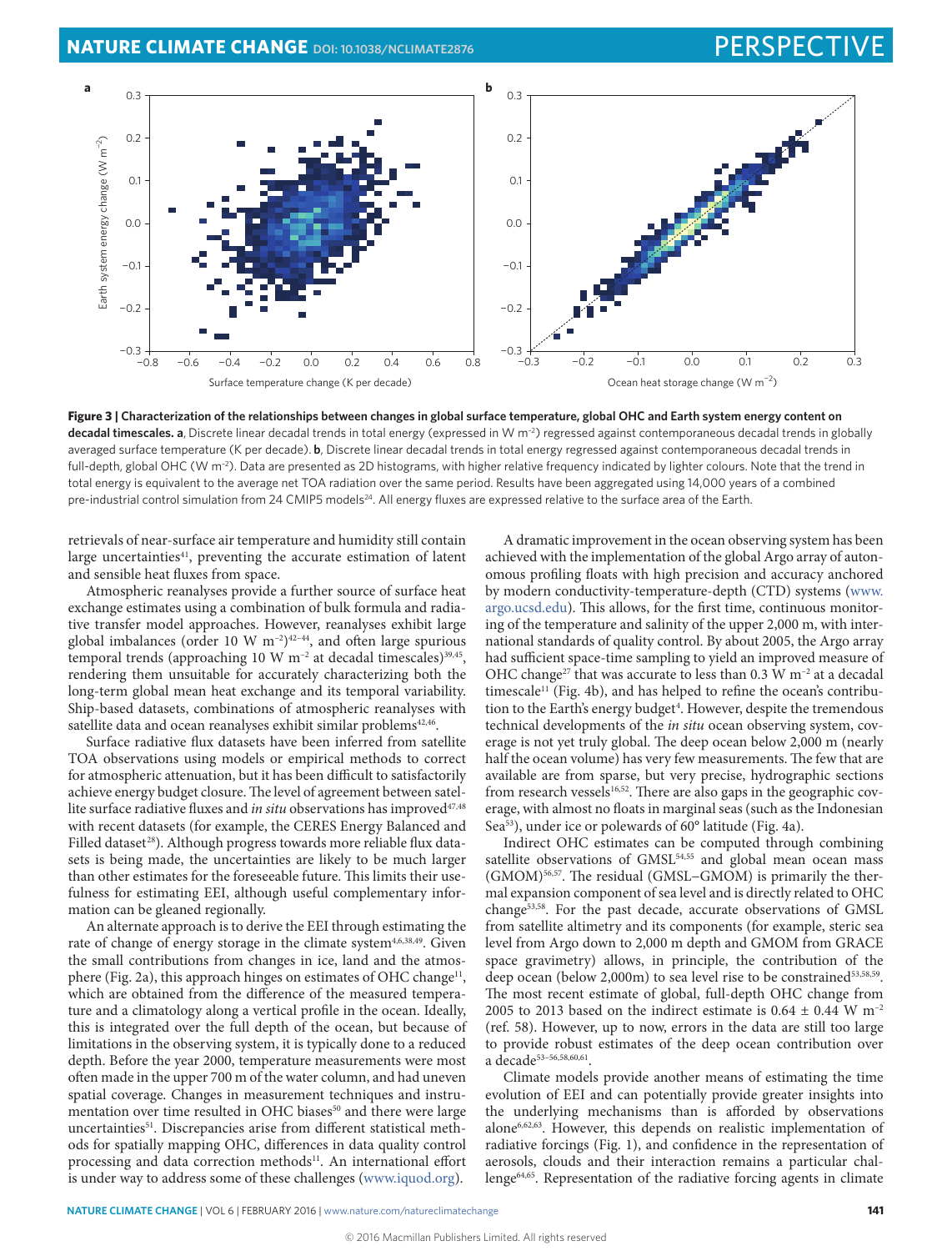

**Figure 4 | Schematic representation of Argo observing system sampling and related ocean heat content estimates. a**, The current potential of the Argo observing system with regular measurements of *in situ* temperature and salinity between 60° S–60° N in the 10–2,000 m ocean depth layer, and the challenges that remain. In particular, marginal seas and the upper 10 m ocean depth are currently under-sampled, and few Argo measurements exist below 2,000m depth and polewards of 60° latitude. **b**, Rates of change for OHC for the upper 2,000 m depth layer as obtained from the Argo observing system between 2006 and 2012 (error bars, ±1 standard deviation). Data processed from different working groups; that is, ref. 74 (magenta) and freely available gridded fields, SCRIPPS<sup>75</sup> (blue); IPRC (black, <http://apdrc.soest.hawaii.edu/projects/argo/>); EN4<sup>76</sup> (green); JAMSTEC<sup>77</sup> (cyan). Results from the indirect method using the global sea level budget have also been included<sup>58</sup> (red).

models must be routinely updated and implemented. For example, the CMIP5 simulations do not include the small volcanic eruptions observed during the 2000s, and do not fully represent our understanding of recent solar variability (including spectral variations) and their effects on radiative forcing6,12,30,66. Careful analysis of both global and local energy budgets is required to assess the fidelity of model simulations over the historical period, to promote model improvements, and to develop observational constraints on future climate change. Climate models have played an important role in our understanding of variability in EEI and the importance of ocean heat rearrangement in shaping variations in surface temperature and upper-ocean heat content<sup>21,22,24,67</sup>.

### **The way forward**

The absolute measure of EEI and how it changes over time is fundamental to climate change, and represents a critical quantity defining the current status and expectations for continued global warming because it determines how much warming is 'in the pipeline'4 . To achieve values accurate to 0.1 W m–2 for monitoring EEI at decadal timescales, international efforts must be fostered to: (1) improve our capability to derive estimates of OHC changes; (2) optimize EEI quantification and its changes over time through the combined analysis of different global observing systems; (3) combine results from ocean models, atmospheric forcing fluxes and ocean observations; and (4) develop a synergy among climate research communities concerned with the energy flows in the Earth's system.

Analysing GMST alone is not a robust means of tracking global warming. The only practical approach to monitoring the absolute value of EEI is through the rate of change of OHC (dOHC/d*t*) with additional small allowances for changes in sea ice, land and atmospheric energy. There are a number of elements to this argument. First, CMIP5 climate model simulations suggest that global OHC becomes the dominant term in Earth's energy budget on a timescale of about 1 year<sup>24</sup> and therefore represents the key energy storage component for EEI on annual to multidecadal timescales<sup>14</sup>. Second, the underlying ocean temperature observations represent an absolute geophysical measurement<sup>11</sup>. Third, change in OHC is a useful and robust metric because it represents the time-integral of EEI.

Reducing uncertainties of OHC estimates is hence critical to improve the understanding of Earth's heat storage, thereby enabling better projection of climate change over the coming decades. Because of inherent natural variability, measurement uncertainty and gaps in the current global observing systems, there is a considerable spread in global OHC rates, ranging from 0.1 to 0.9 W  $m^{-2}$ (Fig. 4b). Consequently, closure of the observed energy budget during the recent period of most complete and accurate climate observing systems (2005–present) is elusive<sup>6</sup>. Research and development is thus required by the different communities involved in satellite altimetry, GRACE and the *in situ* hydrographic data processing to clearly identify the causes of errors — and then reduce and eliminate them.

As discussed, currently available surface flux datasets are of insufficient accuracy to be used reliably for the determination of changes in EEI, as they have large unphysical trends. As numerical weather prediction centres move towards coupled ocean–atmosphere reanalyses, there is the potential that such an approach will have the accuracy required for EEI studies, but this will need to be demonstrated.

OHC can be estimated through reanalysis with a physically based model using a coupled ocean–atmosphere framework. Reanalyses take advantage of the underlying physical model to bring forward all past information and provide a more physically consistent interpolation of multi-variate observations than statistical methods. Models can assimilate Argo data along with XBTs, SSTs, sea level from altimetry, satellite gravity, and so forth $68-71$ , but currently model biases are large and need to be accounted for. International expertise exchange and discussions have been established through the ocean reanalysis inter-comparison project, ORA-IP71, which is essential to understand sources of uncertainties and model biases to lead to improvements. Obtaining the time-derivative of OHC removes some biases but emphasizes noise, and scrutiny of dOHC/ d*t* provides a way to help evaluate products. On average it provides the basis for obtaining the absolute value of EEI. On the other hand, satellite-based TOA measurements can measure high frequency fluctuations in EEI but not their absolute value. It therefore makes sense to combine these observations in an optimal way that capitalizes on the strengths of both. Contributions from other parts of the Earth system, though small, are important for altering EEI and must be included — such as changes in the cryosphere, and atmospheric and continental heat storage<sup>4,49</sup>.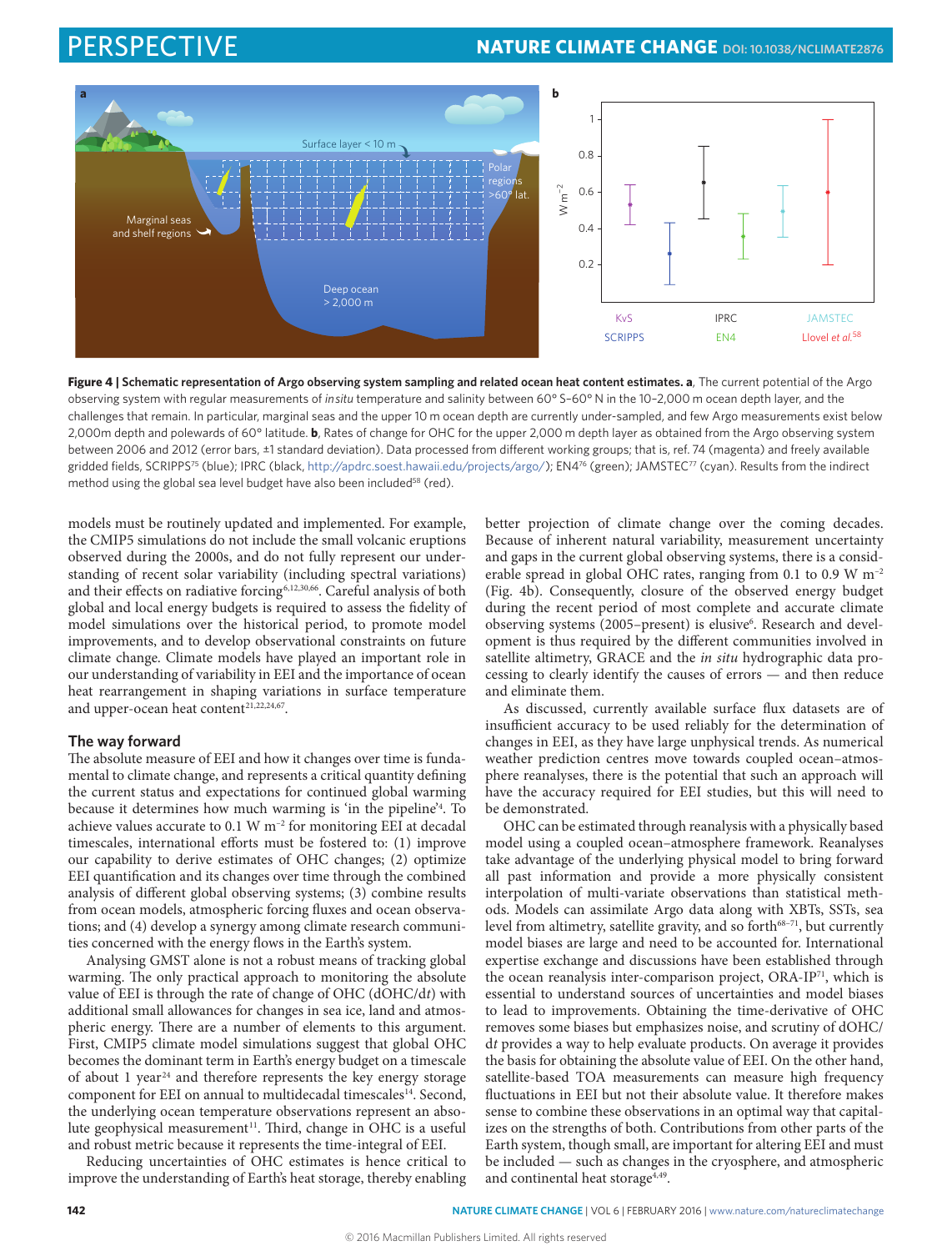# **NATURE CLIMATE CHANGE** [DOI: 10.1038/NCLIMATE2876](http://dx.doi.org/10.1038/nclimate2876) **PERSPECTIVE**

Ultimately, in order to increase our ability to predict climate and develop mitigation strategies, it is an imperative to track EEI. To achieve the highest possible spatio-temporal resolution, we must combine satellite estimates of EEI variations from TOA radiation measurements with estimates of the absolute value of EEI derived from the time-derivative of OHC. To meet this goal, future priorities must include the sustained continuation of the global ocean hydrographic observing system and its extension into polar regions, marginal seas and the deep oceans below 2,000 m depth. Supplementary data from satellite measurements are also essential. Exciting developments continue to be made in observing and analysis systems, and these must continue to make the system more efficient and capable. Coordinated international efforts, such as the CLIVAR research focus CONCEPT-HEAT<sup>72</sup>, need to be maintained and fostered. These new observation products will challenge climate models and lead to their improvement. The combination of these factors, if continued and strengthened, will provide a basis for understanding and predicting climate change at a level that has so far been impossible.

#### Received 24 June 2015; accepted 22 October 2015; published online 27 January 2016

#### **References**

- 1. Trenberth, K. E. & Stepaniak, D. P. Co-variability of components of poleward atmospheric energy transports on seasonal and interannual timescales. *J. Clim.* **16,** 3691–3705 (2003).
- 2. Trenberth, K. E. & Stepaniak, D. P. Seamless poleward atmospheric energy transport and implications for the Hadley circulation. *J. Clim.* **16,** 3706–3722 (2003).
- 3. Trenberth, K. E. & Stepaniak, D. P. The flow of energy through the Earth's climate system. *Quart. J. Roy. Meteor. Soc*. **130,** 2677–2701 (2004).
- Hansen, J., Sato, M., Kharecha P. & von Schuckmann, K. Earth's energy imbalance and implications. *Atmos. Chem. Phys*. **11,** 13421–13449 (2011).
- 5. Trenberth, K. E., Zhang, Y., Fasullo, J. T. & Taguchi, S. Climate variability and relationships between top-of-atmosphere radiation and temperatures on Earth. *J. Geophys. Res*. **120,** 3642–3659 (2015).
- 6. Trenberth, K. E., Fasullo J. T. & Balmaseda, M. A. Earth's energy imbalance. *J. Clim.* **27,** 3129–3144 (2014).
- 7. Mayer, M. & Haimberger, L. Poleward atmospheric energy transports and their variability as evaluated from ECMWF reanalysis data. *J. Clim*. **25,** 734–752 (2012).
- 8. England, M. H. *et al.* Recent intensification of wind-driven circulation in the Pacific and the ongoing warming hiatus. *Nature Clim. Change* **4,** 222–227 (2014).
- 9. Myhre, G. *et al.* Radiative forcing of the direct aerosol effect from AeroCom Phase II simulations. *Atmos. Chem. Phys.* **13,** 1853–1877 (2013).
- 10. Loeb, N. G. *et al.* Towards optimal closure of the earth's top-of-atmosphere radiation budget. *J. Clim.* **22,** 748–766 (2009).
- 11. Abraham, J. P. *et al.* A review of global ocean temperature observations: Implications for ocean heat content estimates and climate change. *Rev. Geophys.* **51,** 450–483 (2013).
- 12. Allan, R. P. *et al.* Changes in global net radiative imbalance 1985–2012. *Geophys. Res. Lett*. **41,** 5588–5597 (2014).
- 13. Trenberth, K. E., Stepaniak, D. P. & Caron, J. M. Accuracy of atmospheric energy budgets from analyses. *J. Clim*. **15,** 3343–3360 (2002).
- 14. Rhein, M. *et al.* in *Climate Change 2013: The Physical Science Basis.* (eds Stocker, T. F. *et al.*) 255–316 (IPCC, Cambridge Univ. Press, 2014).
- 15. Levitus, S. *et al.* World ocean heat content and thermosteric sea level change (0–2000 m), 1955–2010. *Geophys. Res. Lett.* **39,** L10603 (2012).
- 16. Purkey, S. G. & Johnson, G. C. Warming of global abyssal and deep Southern Ocean waters between the 1990s and 2000s: contributions to global heat and sea level rise budgets. *J. Clim.* **23,** 6336–6351 (2010).
- 17. Balmaseda, M. A., Trenberth K. E. & Kallen, E. Distinctive climate signals in reanalysis of global ocean heat content. *Geophys. Res. Lett*. **40,** 1754–1759 (2013).
- 18. Church, J. A. *et al.* in *Climate Change 2013: The Physical Science Basis* (eds Stocker, T. F. *et al.*) 1137–1216 (IPCC, Cambridge Univ. Press, 2014).
- 19. Bindoff, N. L. *et al.* in *Climate Change 2013: The Physical Science Basis* (eds Stocker, T. F. *et al.*) 867–952 (IPCC, Cambridge Univ. Press, 2014).
- 20. Exarchou, E., Kuhlbrodt, T., Gregory, J. M. & Smith, R. S. Ocean heat uptake processes: a model intercomparison. *J. Clim.* **28,** 887–908 (2015).
- 21. Meehl, G. A., Hu, A., Arblaster, J. M., Fasullo, J. T. & Trenberth, K. E. Externally forced and internally generated decadal climate variability in the Pacific. *J. Clim*. **26,** 7298–7310 (2013).
- 22. Palmer, M. D., McNeall, D. J. & Dunstone, N. J. Importance of the deep ocean for estimating decadal changes in Earth's radiation balance. *Geophys. Res. Lett*. **38,** L13707 (2011).
- 23. Trenberth, K. E. & Fasullo, J. T. An apparent hiatus in global warming? *Earth's Future* **1,** 19–32 (2013).
- 24. Palmer M. D. & McNeall, D. J. Internal variability of Earth's energy budget simulated by CMIP5 climate models. *Environ. Res. Lett*. **9,** 034016 (2014).
- 25. Cheng, L. & Zhu, J. Artifacts in variations of ocean heat content induced by the observation system changes. *Geophys. Res. Lett*. **41,** 7276–7283 (2014).
- 26. Kosaka, Y. & Xie, S.-P. Recent global-warming hiatus tied to equatorial Pacific surface cooling. *Nature* **501,** 403–408 (2013).
- 27. Roemmich, D., Church, J., Gilson, J., Monselesan, D., Sutton, P. & Wijffels, S. Unabated planetary warming and its ocean structure since 2006. *Nature Clim. Change* **5,** 250–245 (2015).
- 28. Loeb, N. G. *et al.* Advances in understanding top-of-atmosphere radiation variability from satellite observations. *Surv. Geophys*. **33,** 359–385 (2012).
- 29. Loeb, N. G. *et al.* Observed changes in top-of-the-atmosphere radiation and upper-ocean heating consistent within uncertainty. *Nature Geosci*. **5,** 110–113 (2012).
- 30. Santer, B. D. *et al.* Volcanic contribution to decadal changes in tropospheric temperature. *Nature Geosci*. **7,** 185–189 (2014).
- 31. Minnis, P. *et al.* Radiative climate forcing by the Mount Pinatubo eruption. *Science* **259,** 1411–1415 (1993).
- 32. Wielicki, B. A. *et al.* Clouds and the Earth's radiant energy system (CERES): an Earth observing system experiment. *Bull. Amer. Meteor. Soc*. **77,** 853–868 (1996).
- 33. Kopp, G. & Lean, J. L. A new, lower value of total solar irradiance: Evidence and climate significance. *Geophys. Res. Lett*. **38,** L01706 (2011).
- 34. Loeb, N. G. *et al.* Toward optimal closure of the earth's top-of-atmosphere radiation budget. *J. Clim.* **22,** 748–766 (2009).
- 35. Loeb, N. G., Kato, S., Loukachine, K. & Manalo-Smith, N. Angular distribution models for top-of-atmosphere radiative flux estimation from the clouds and the Earth's Radiant Energy System instrument on the Terra satellite. Part II: validation. *J. Atmos. Oceanic Tech.* **24,** 564–584 (2007).
- 36. Doelling, D. R. *et al.* Geostationary enhanced temporal interpolation for CERES flux products. *J. Atmos. Ocean. Tech.* **30,** 1072–1090 (2013).
- 37. Loeb, N. G., Kato, S., & Wielicki, B. A. Defining top-of-atmosphere flux reference level for earth radiation budget studies. *J. Clim.* **15,** 3301–3309 (2002).
- 38. Church, J. A. *et al.* Revisiting the Earth's sea-level and energy budgets from 1961 to 2008. *Geophys. Res. Lett.* **38,** L18601 (2011).
- 39. Josey, S. A., Gulev S. & Yu, L. in *Ocean Circulation and Climate: A 21st Century Perspective* 2nd edn (eds Siedler, G., Griffies, S., Gould, J. & Church, J.) Ch. **5**, 115–140 (International Geophysics Series Vol. 103, Academic, 2013).
- 40. Woodruff, S. D. *et al.*: ICOADS release 2.5: extensions and enhancements to the surface marine meteorological archive. *Int. J. Climatol.* **31,** 951–967 (2011).
- 41. Jin, X., Yu, L., Jackson, D. L. & Wick, G. A. An improved near-surface specific humidity and air temperature climatology for the SSM/I satellite period. *J. Atmos. Oceanic Technol.* **32,** 412–433 (2015).
- 42. Bosilovich, M. G., Robertson, F. R. & Chen, J. Global energy and water budgets in MERRA. *J. Clim.* **24,** 5721–5739 (2011).
- 43. Trenberth, K. E., Fasullo, J. T. & Mackaro, J. Atmospheric moisture transports from ocean to land and global energy flows in reanalyses. *J. Clim.* **24,** 4907–4924 (2011).
- 44. Kobayashi, S. *et al.* The JRA-55 reanalysis: general specifications and basic characteristics. *J. Meteor. Soc. Japan* **93,** 5–48 (2015).
- 45. Trenberth, K. E. & Fasullo, J. T. Regional energy and water cycles: Transports from ocean to land. *J. Clim*. **26,** 7837–7851 (2013).
- 46. Valdivieso, M. *et al.* An assessment of air–sea heat fluxes from ocean and coupled reanalyses. *Clim. Dyn.* http://dx.doi.org/10.1007/s00382-015-2843-3 (2015).
- 47. Kato, S. *et al.* Surface irradiances consistent with CERES-derived top-of-atmosphere shortwave and longwave irradiances. *J. Clim.* **26,** 2719–2740 (2013).
- 48. Rutan, D. A. *et al.* CERES synoptic product: methodology and validation of surface radiant flux. *J. Atmos. Oceanic Technol.* **32,** 1121–1143 (2015).
- 49. Trenberth, K. E., Fasullo, J. T. & Kiehl, J. Earth's global energy budget. *Bull. Am. Meteor. Soc.* **90,** 311–324 (2009).
- 50. Gouretski, V. & Koltermann, K. P. How much is the ocean really warming? *Geophys. Res. Lett*. **34,** L01610 (2007).
- 51. Lyman, J. M. *et al.* Robust warming of the global upper ocean. *Nature* **465,** 334–337 (2010).
- 52. Desbruyères, D. G. *et al.* Full-depth temperature trends in the Northeastern Atlantic through the early 21st century. *Geophys. Res. Lett.* **41,** 7971–7979 (2014).